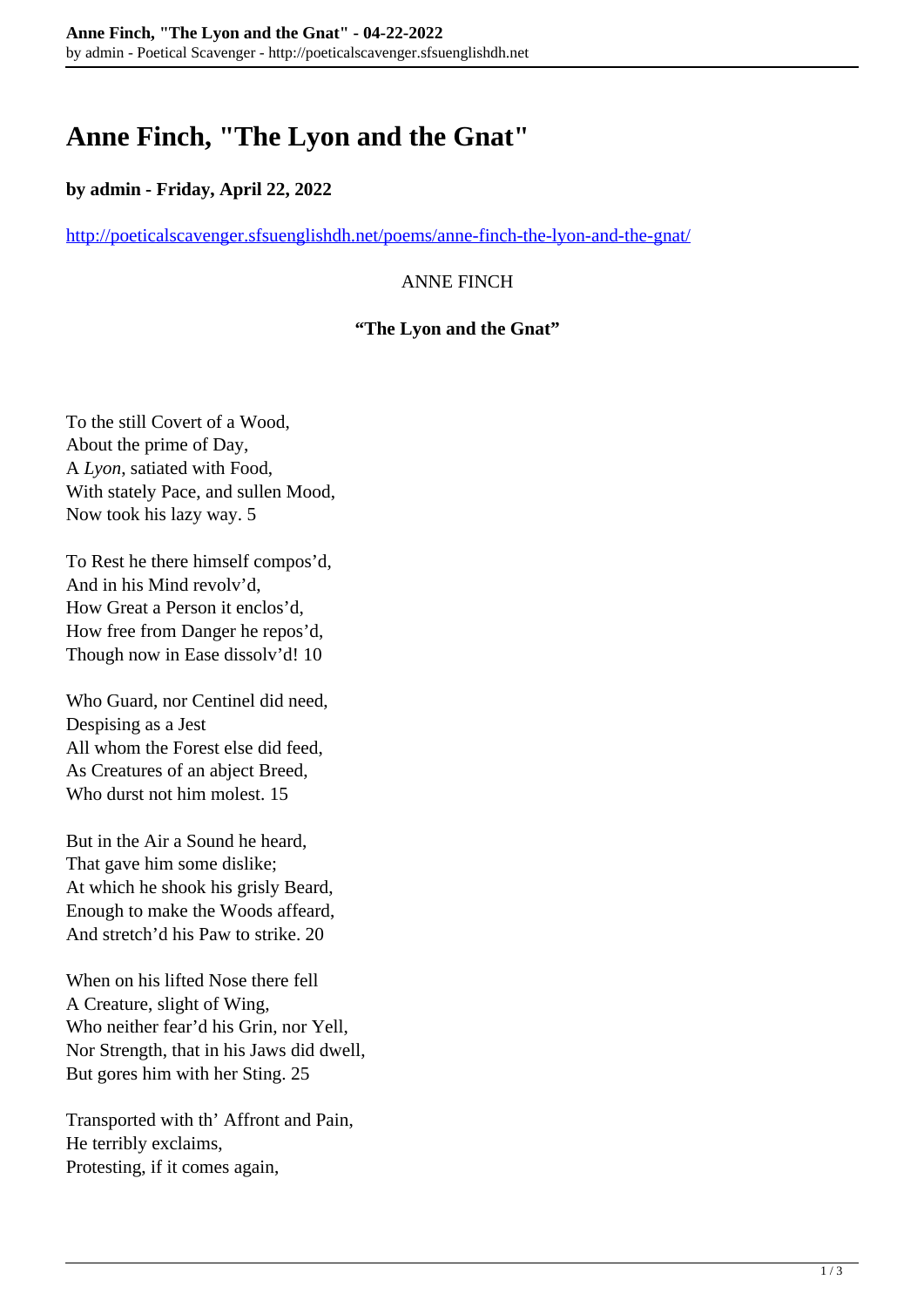Its guilty Blood the Grass shall stain, And to surprize it aims. 30

The scoffing *Gnat* now laugh'd aloud, And bids him upwards view The *Jupiter* within the Cloud, That humbl'd him, who was so proud, And his sharp Thunder threw. 35

That Taunt no *Lyon's* Heart cou'd bear; And now much more he raves, Whilst this new *Perseus* in the Air Do's War and Strife again declare, And all his Terrour braves. 40

Upon his haughty Neck she rides, Then on his lashing Tail; (Which need not now provoke his Sides) Where she her slender Weapon guides, And makes all Patience fail. 45

A Truce at length he must propose, The Terms to be her Own; Who likewise Rest and Quiet chose, Contented now her Life to close When she'd such Triumph known. 50

*You mighty Men, who meaner ones despise, Learn from this Fable to become more Wise; You see the* Lyon *may be vext with* Flies.

# **NOTES:**

**Title** Originally an Aesop's fable in which the moral is that no matter one's station in life, they can always be undone.

**1** Covert "A place which gives shelter to wild animals or game" (*OED*).

**2** *prime of Day* "The early morning; the period between 6:00 a.m. and 9:00 a. m." (*OED*).

**11** *Centinel* A guard similar to a soldier (*OED*).

**15** *durst* "Dared" (*OED*).

**19** *affeard* "Afraid" (OED).